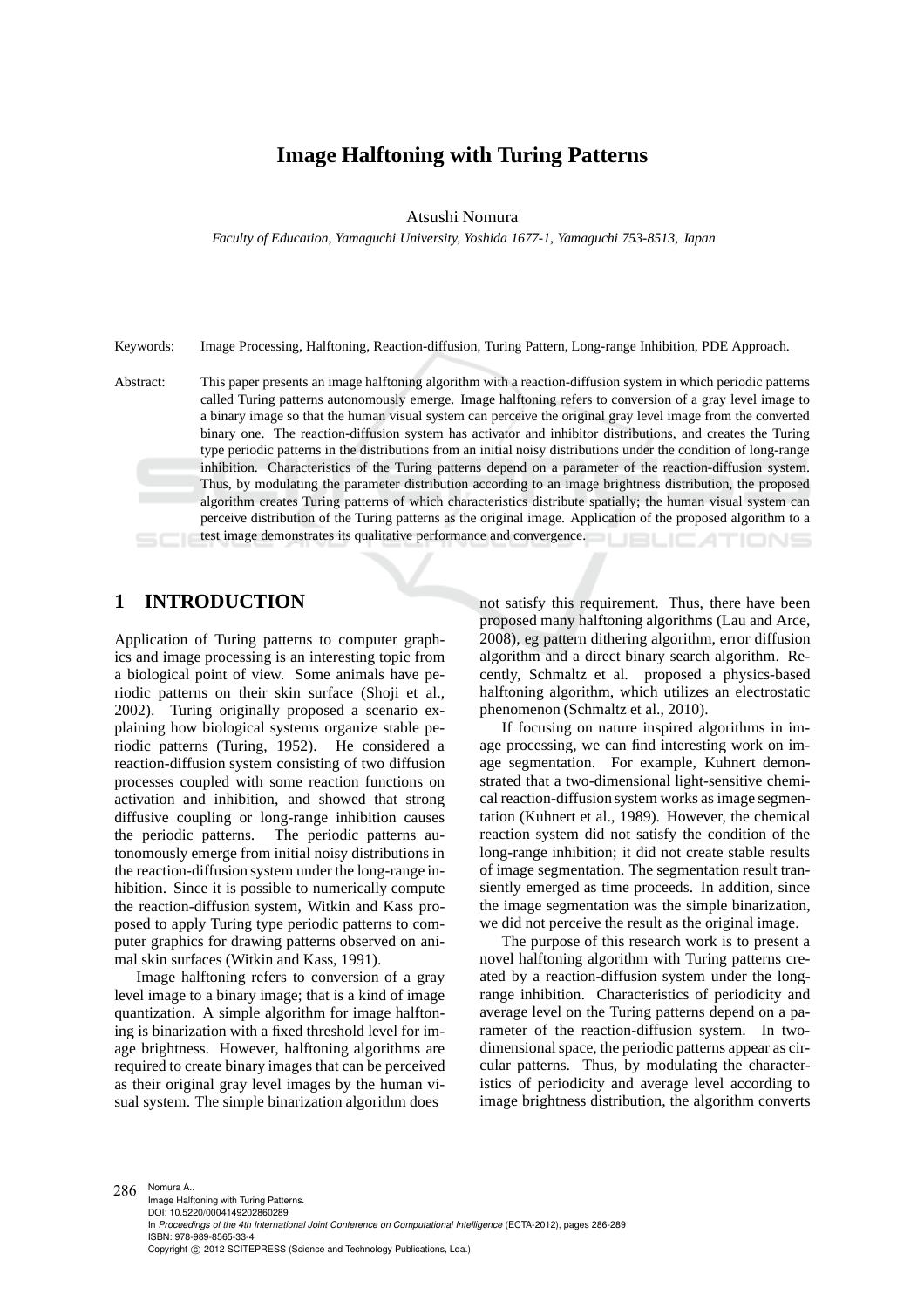image brightness levels to different Turing type periodic patterns. When a local area has pixels of higher brightness level, it is filled with high density of larger white circular patterns; when a local area has pixels of low brightness level, it is filled with low density of small white circular patterns. Spatial distributions of these different periodic (circular) patterns bring brightness perception of the original image for the human visual system. Application of the proposed algorithm to a test image demonstrates qualitative performance and convergence of the algorithm, in comparison with previous representative algorithms.

### **2 THE ALGORITHM**

## **2.1 Reaction-diffusion System and Turing Patterns**

A reaction-diffusion system generally consists of time-evolving partial differential equations of diffusion equations coupled with reaction functions. Schnakenberg proposed a reaction-diffusion system consisting of the following set of equations with two distributions: activator  $u(x, y, t)$  and inhibitor  $v(x, y, t)$ defined in a two-dimensional space  $(x, y)$  and time *t* (Schnakenberg, 1979), as follows:

$$
\frac{\partial u}{\partial t} = \nabla^2 u + \gamma (a - u + u^2 v) \tag{1}
$$

$$
\frac{\partial v}{\partial t} = D\nabla^2 v + \gamma (b - u^2 v) \tag{2}
$$

in which  $\nabla^2$  is a two-dimensional Laplacian operator and *D* is a diffusion coefficient on  $v(x, y, t)$ ; *a*, *b* and γ are constants; a diffusion coefficient on *u*(*x*,*y*,*t*) is fixed at 1.0. The reaction-diffusion system described with Eqs. (1) and (2) creates periodic patterns on the two distributions *u* and *v*, when the inhibitory diffusion coefficient *D* is much larger than the activatory one  $(D \gg 1)$  and their initial conditions are as follows:

$$
u(x, y, t = 0) = a + b + n_1 \tag{3}
$$

$$
v(x, y, t = 0) = \frac{b}{(a+b)^2} + n_2 \tag{4}
$$

in which  $n_1$  and  $n_2$  are random noise. Turing patterns refer to periodic patterns emerging in the reactiondiffusion system under the condition of  $D \gg 1$ , that is, under the condition of the long-range inhibition due to the strong inhibitory diffusion. The noise components *n*<sub>1</sub> and *n*<sub>2</sub> added to  $u = a + b$  and  $v = b/(a+b)^2$  initiate emergence of the Turing patterns. Equations (1)



Figure 1: Three examples of one-dimensional Turing patterns created with Eqs. (1) and (2) with (a)  $b = 0.50$ , (b)  $b =$ 1.00 and (c)  $b = 1.50$ . Solid lines indicate spatial distributions of  $u(x, t = 5.0)$  and broken lines indicate those of  $v(x,t = 5.0)$ . Equations (3) and (4) provided initial conditions of *u* and *v*. Other parameter settings were fixed at  $a = 0.025, D = 20, \gamma = 1.0 \times 10^3, \delta h = 1.0 \times 10^{-2}$  and  $\delta t = 1.0 \times 10^{-5}$ .

and (2) can be solved numerically with a finite difference method with a spatial difference δ*h* and a temporal difference δ*t*.

Figure 1 shows three examples of onedimensional Turing type periodic patterns created with Eqs. (1) and (2). Initial distributions of Eqs. (3) and (4) became unstable and spatial periodic patterns autonomously emerged. Interestingly, spatial wave length of the periodic patterns depends on the parameter *b*; a lager value of *b* brought shorter wave length. In addition, a smaller value of *b* brought a larger value of *v* in comparison with a smaller value of *u*. That is, it is possible to modulate the wave length and the difference between the average levels of *u* and *v* with modulation of the parameter *b*.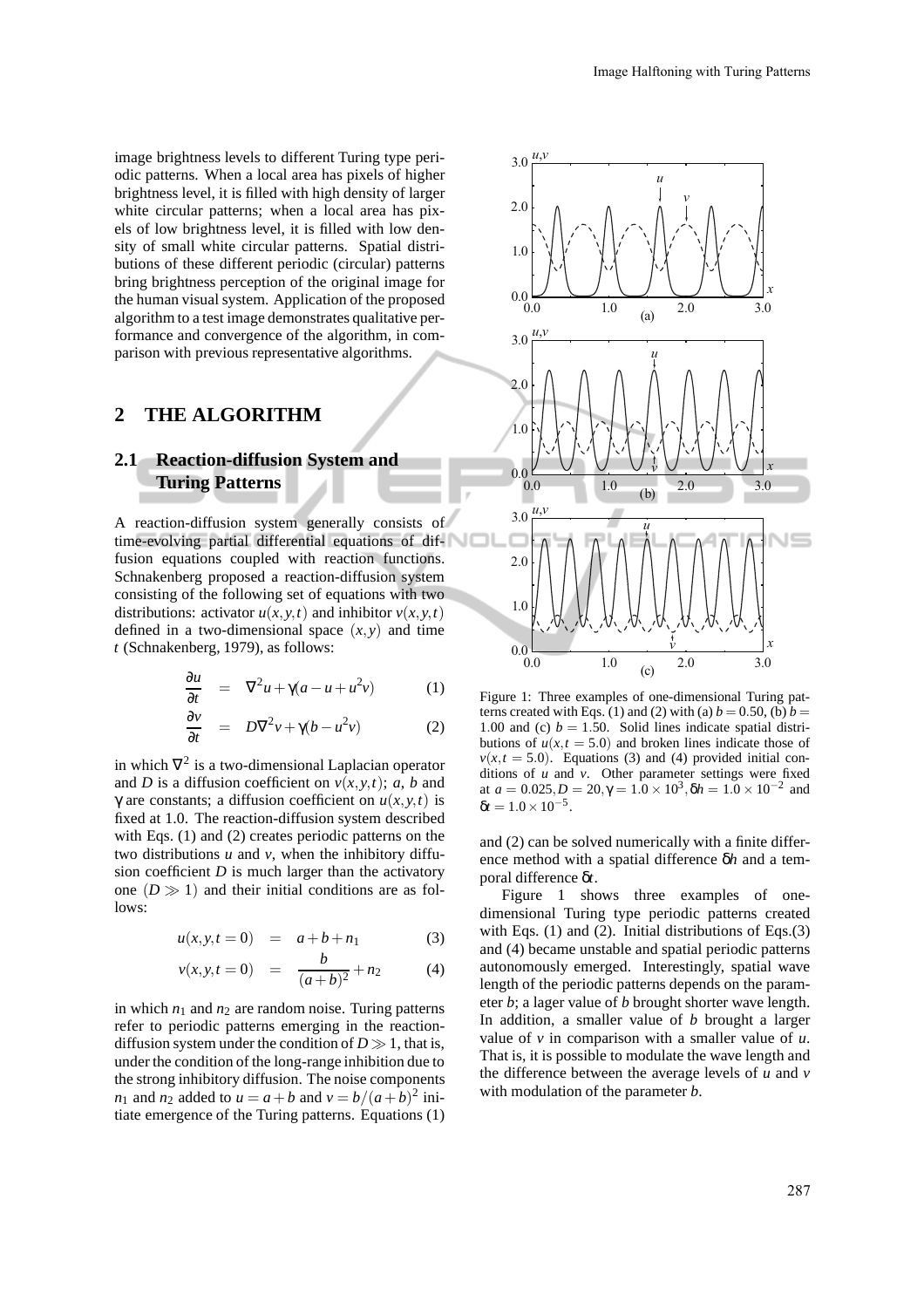

Figure 2: Results of halftoning for the gray level image LENA (Wakin, 2003). (a) Original image with the size of  $512 \times$ 512 (pixels) and 256 brightness levels; (b) a distribution of  $u(x, y, t = 10)$  created by Eq. (1); (c) a distribution of  $v(x, y, t = 10)$ created by Eq. (2); (d) a halftone image  $H(x, y, t = 10)$  created by the proposed algorithm; (e) a halftone image created by an error diffusion algorithm; (f) a halftone image created by a pattern dithering algorithm. Parameter settings of the proposed algorithm were  $a = 0.025$ ,  $b_{\text{min}} = 0.50$ ,  $b_{\text{max}} = 1.50$ ,  $D = 20$ ,  $\gamma = 1.0 \times 10^3$ ,  $\delta h = 0.05$  and  $\delta t = 1.0 \times 10^{-5}$ . The results (e) and (f) were created by an image processing software (Adobe Photoshop CS4) for comparison.

#### **2.2 Image Halftoning**

Upon the one-dimensional experimental results of Fig. 1, this paper proposes an image halftoning algorithm by employing the Schnakenberg type reactiondiffusion system (Schnakenberg, 1979) under the long-range inhibition. Since the characteristics of the Turing patterns depend on the parameter *b*, the algorithm linearly modulates the parameter value of *b* according to a normalized image brightness distribution  $I(x, y)$ , as follows:

$$
b(x, y) = b_{\min} + (b_{\max} - b_{\min})I(x, y)
$$
 (5)

in which  $b_{\text{min}}$  and  $b_{\text{max}}$  are the minimum and maximum values of *b*.

The image halftoning algorithm consists of the following three steps. In the first step, we prepare the initial conditions of  $u$  and  $v$  described with Eqs. (3) and (4). In the second step, we numerically compute temporal developments of  $u(x, y, t)$  and  $v(x, y, t)$  with the reaction-diffusion system of Eqs. (1) and (2), in which the parameter *b* spatially distributes according to Eq. (5). In the final step, after sufficient duration of time, we create a halftoning image  $H(x, y, t)$  with

$$
H(x, y, t) = \begin{cases} 1 & \text{if } u(x, y, t) \ge v(x, y, t) \\ 0 & \text{otherwise} \end{cases}
$$
 (6)

in which  $H = 1$  indicates a white pixel and  $H = 0$ does a black pixel. Recall that a smaller value of *b* brings a longer wave length of periodic pattern and a larger average level of *v*, and thus the area having smaller values of *b* filled with high density of black pixels (see also Fig. 1).

### **3 EXPERIMENTAL RESULT**

This section presents an example of image halftoning with the proposed algorithm. Figure 2 shows a halftone image created by the proposed algorithm for the gray level image LENA (Wakin, 2003), in comparison with two other representative algorithms of halftoning. Figure 3 shows temporal changes of *u* and *v* in the proposed algorithm. Computation time of the proposed algorithm was four and half hours on a standard computer system with an Intel CPU.